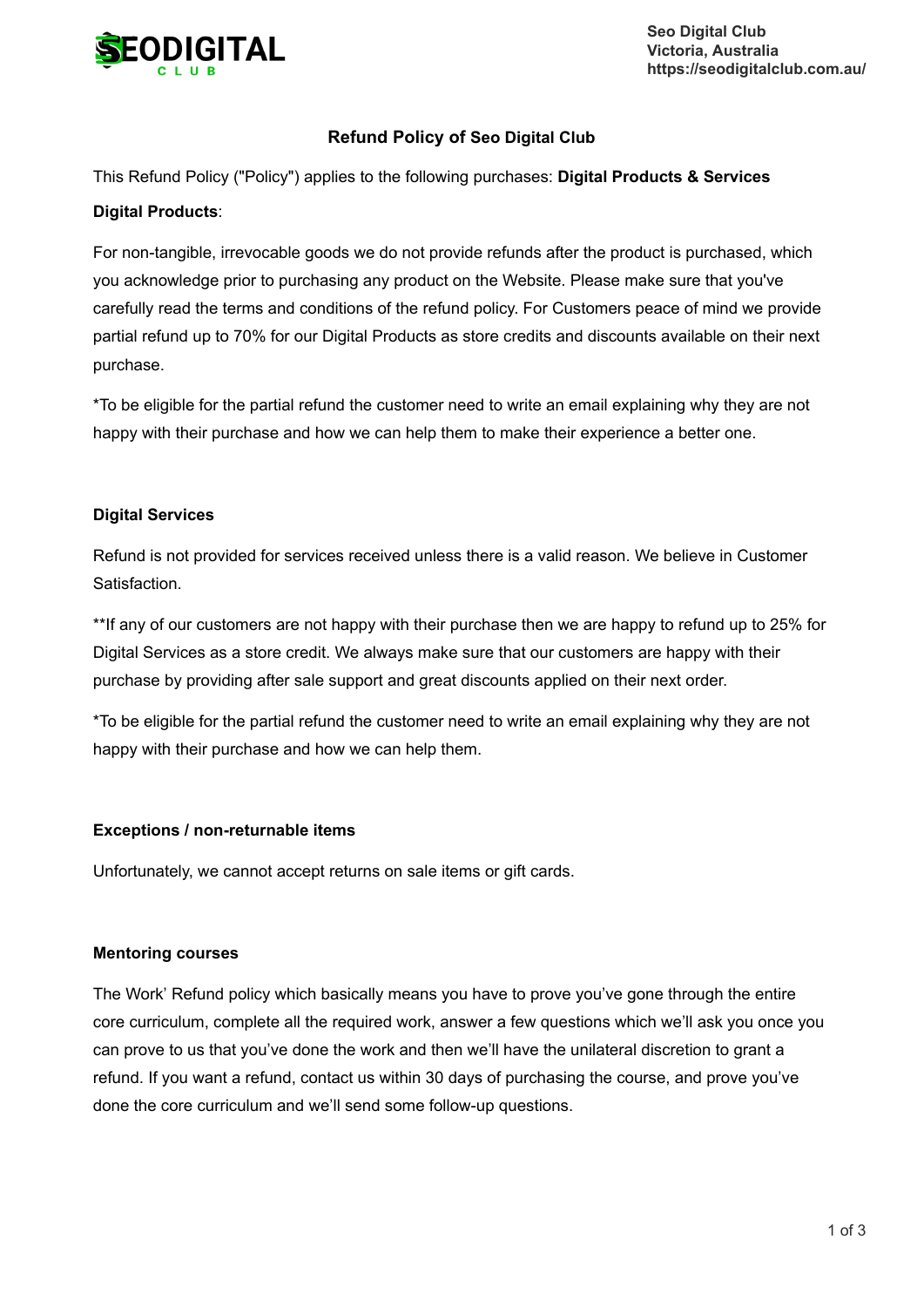

If you decide your purchase was not the right decision for you or your business, please contact our support team at info@seodigitalclub.com.au within 30 days of enrollment. You must include your coursework with your request for a refund. If you request a refund and do not include your coursework by the 30th day, you will not be granted a refund. All refunds are discretionary as determined by Seo Digital Club.

We are about honesty, fairness and customer satisfaction and have no problem issuing a full refund if you've actually tried your best and done the work but the course was not fitting for your business and/or business goals.

5.1 An example of a situation where we wouldn't give a refund is if someone doesn't put in any effort, doesn't try at our courses, doesn't take full responsibility for their own success and then asks for their money back. We also do not offer refunds for the following: (1) attempts to use the refund policy as a way to opt-out of any existing financial obligation and/or payment plan already committed to us upon signing up for our program, (2) change of business direction after purchasing the course, and/or (3) inability to complete the program within the 12 month access period.

5.2. An example of a situation where we would give a refund is if you do the entire course, tried your best, share with us what you learned and then give an objectively fair reason why you want your money back. This means we are expecting the following documents and tasks to be completed:

Proof of all works being completed

Screenshots of the following:

Proof of market research survey with at minimum 5 responses from a real audience

An entire coaching offer outline created

Proof of using our tools to validate a profitable niche

Proof of active participation, initiative, and responsiveness in the Zoom sessions.

Screenshots and proof that you have made an effort to ask questions when experiencing challenges during the program

A minimum one-page write up on the top few lessons you learned from the program and a fair reason why you think the program didn't work for you